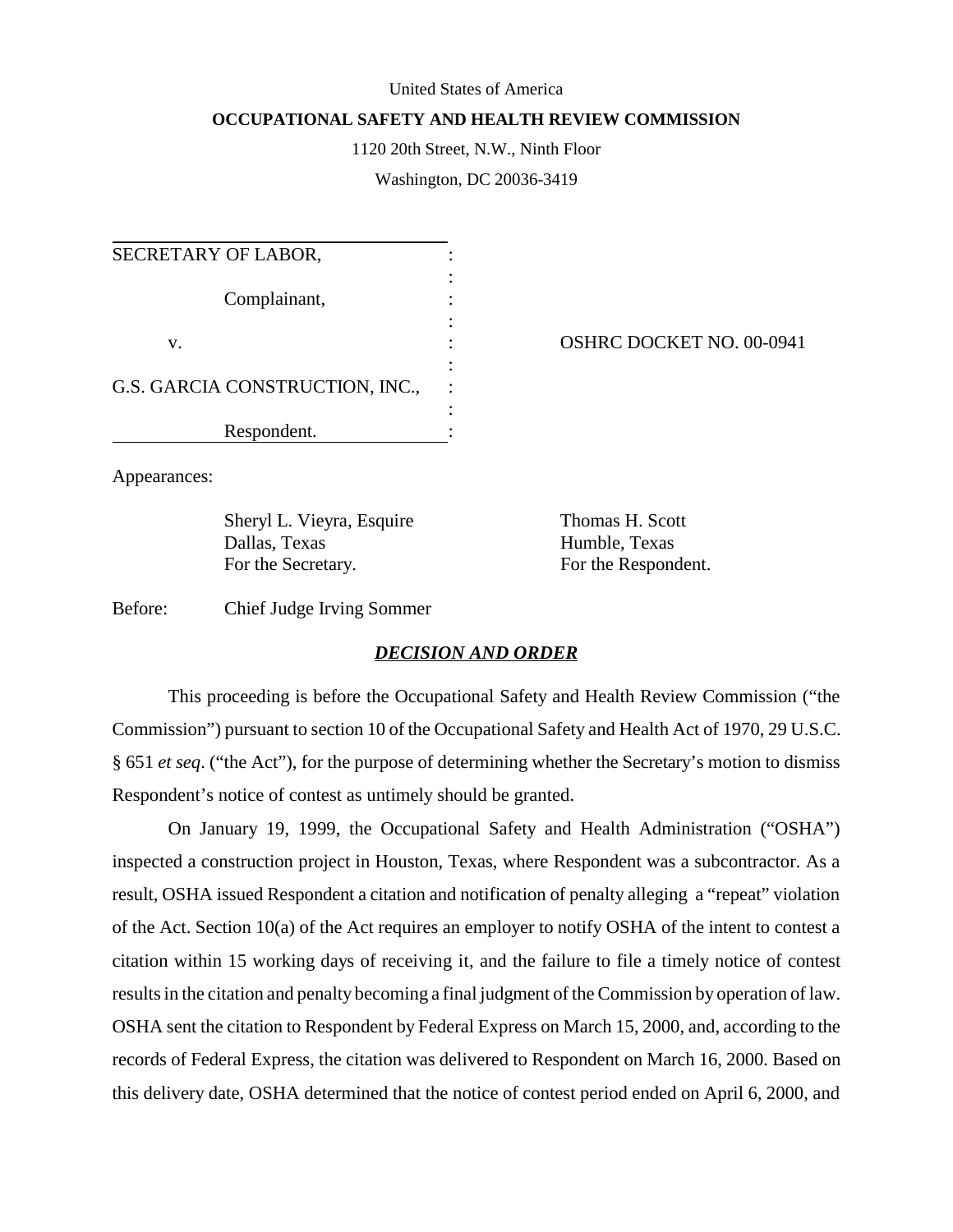on April 7, 2000, OSHA sent Respondent a letter advising that the citation had become a final order and that the proposed penalty had become due. On April 24, 2000, Respondent's representative sent a letter to OSHA advising that the company had not received the citation and that it was attaching a copy of the notice of contest it was filing with the Commission.<sup>1</sup> The Secretary filed her motion to dismiss on June 2, 2000, Respondent objected to the motion, and a hearing was held in Houston, Texas on September 14, 2000. Both parties have filed post-hearing submissions.

# *The Relevant Testimony*

The OSHA compliance officer ("CO") who inspected the site testified that during the closing conference on January 19, 2000, he indicated to Respondent's foreman that a citation would issue and that the company had the right to an informal conference and the right to contest the citation; the CO held a telephonic closing conference with Respondent's president and owner on January 24, 2000, and he mentioned again the right to an informal conference and to contest the citation. The CO stated that his office delivered citations by one of two methods, either Federal Express or registered mail, but that he had no actual knowledge of how the citation in this case was delivered. (Tr. 9-16).

The OSHA assistant area director who signed the citation testified his office sent the citation by Federal Express. He identified C-4 as the air bill used to send the citation on March 15, 2000, and C-5 as the Federal Express tracking results that verified the delivery of the package on March 16, 2000; he noted the tracking numbers on C-4 and C-5 matched and that, according to C-5, "L. Sabza" signed for the citation on March 16, 2000.<sup>2</sup> The assistant area director identified C-6 as the letter his office sent to Respondent on April 7, 2000. He said that he received a call from Respondent on April 11, 2000, that he told the caller the citation was sent by Federal Express, and that to his recollection the caller did not request a copy of the citation. (Tr. 19-26; 30).

Respondent's president testified that he, an office manager and a project manager were the only employees of his company and the only three individuals who worked in his office. He further testified that while he had had subcontractors at the site he had had no employees on the job, that the

<sup>&</sup>lt;sup>1</sup>The notice of contest, also dated April 24, 2000, was actually sent to OSHA. *See* C-7.

<sup>&</sup>lt;sup>2</sup>The assistant area director said his office obtained C-5 by accessing the computerized tracking system utilized by Federal Express. (Tr. 21-22).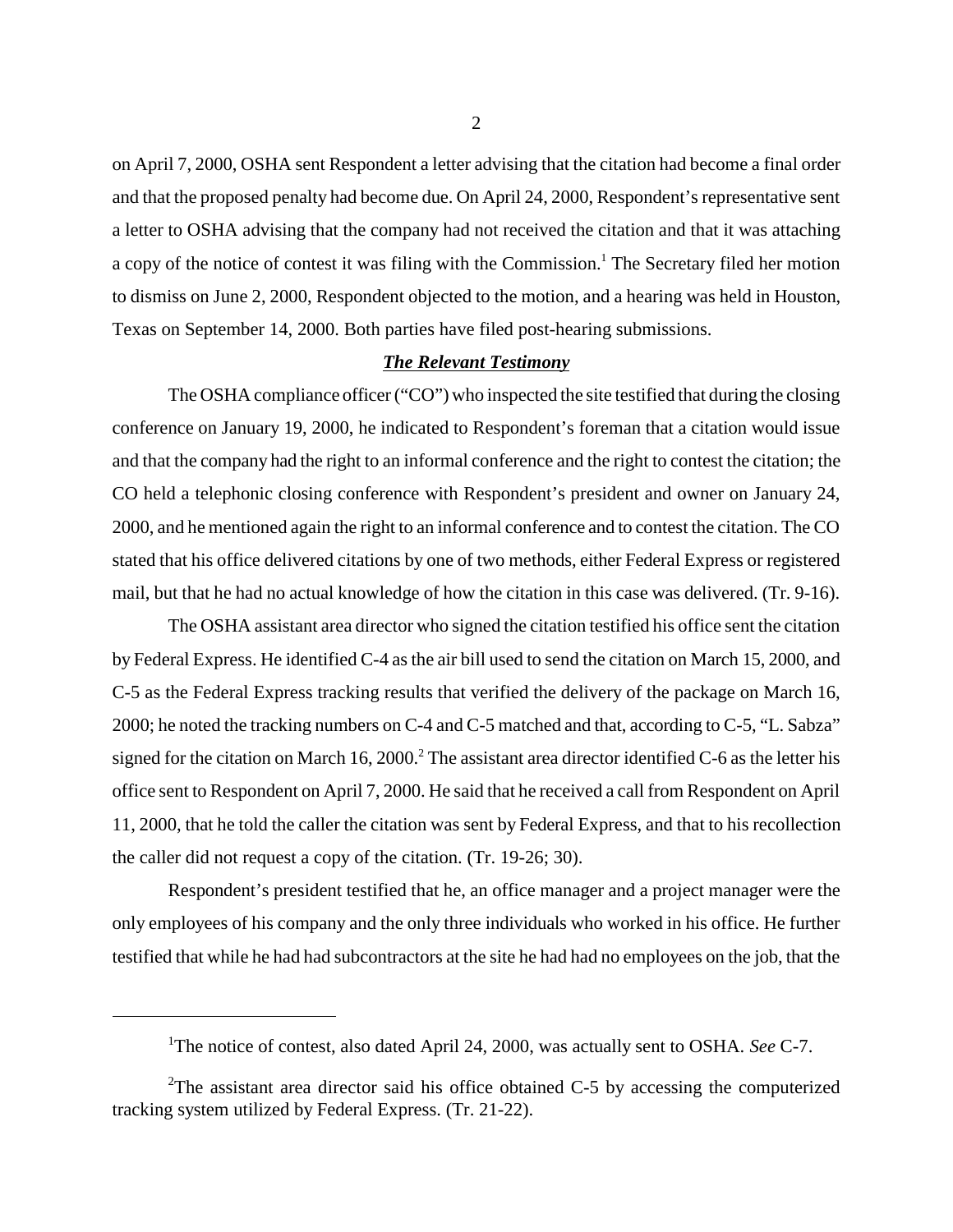person the CO had talked to at the site was a subcontractor, and that when the CO had called he had asked about one of the subcontractors but had never indicated that his company would be cited.<sup>3</sup> The president said he knew no one named "L. Sabza" and that the office manager was the person who handled the mail; he also said he did not know before the April 7 letter that his company had been cited and that although the address was correct on C-4 and C-6 the zip code was wrong. (Tr. 35-45).

Respondent's office manager testified she had worked for Respondent for three years and that she was responsible for all paperwork, including the mail. She said she had never received the OSHA citation and that if she had she would have told the company president as soon as he was in the office; she also said she knew no one named "L. Sabza" and that only she herself, the president and the project manager worked in the office. The office manager noted that the zip code on C-4 was incorrect and that mail was occasionally delayed due to improper addresses. (Tr. 53-61).

#### *Discussion*

The record establishes that Respondent did not file its notice of contest in this case until after the 15-day contest period had ended. An otherwise untimely notice of contest may be accepted where the Secretary's deception or failure to follow proper procedures caused the delay in filing. An employer is also entitled to relief if it shows the Commission's final order was entered as a result of "mistake, inadvertence, surprise, or excusable neglect" or "any other reason justifying relief," including mitigating circumstances such as absence, illness or a disability that would prevent a party from protecting its interests. *See* Fed. R. Civ. P. 60(b); *Branciforte Builders, Inc.*, 9 BNA OSHC 2113 (No. 80-1920, 1981). Respondent contends that OSHA did not properly address or deliver the citation and that it never received the citation. However, the evidence above persuades me otherwise.

The OSHA assistant area director described how his office sent out the citation by Federal Express and how it verified that the citation was delivered to Respondent's office, and he noted that the tracking numbers on C-4 and C-5, the air bill and the tracking results, matched. He also noted the phone call he had received from Respondent on April 11, 2000, four days after his office had sent out C-6, the letter advising the company that the citation had become final and that the penalty was due. The assistant area director did not recall who he spoke to; however, he testified that he had

 $3$ Respondent's president stated that the subcontractor the CO spoke to at the site had the same last name he did but was neither an employee nor a relative. (Tr. 36).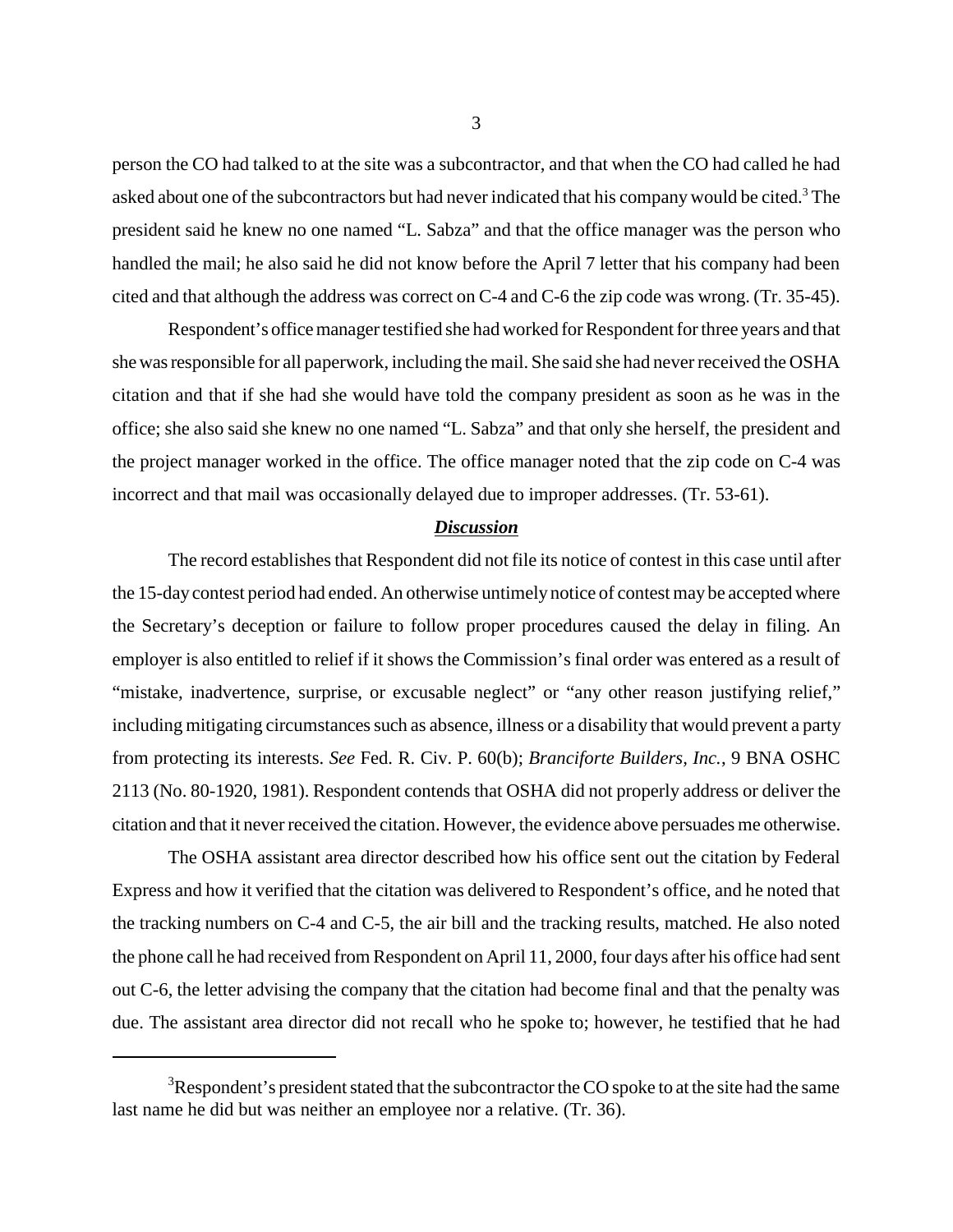explained that the citation had been sent by Federal Express and that the caller did not request a copy of the citation. (Tr. 25-26; 30). I observed the demeanor of the assistant area director on the witness stand and found his testimony credible and convincing. Further, Respondent did not question the witness in this regard or make any attempt to rebut his testimony. In my view, that the caller did not ask for a copy of the citation, together with C-4 and C-5, is persuasive evidence that Respondent did in fact receive the citation. Respondent's contention is accordingly rejected.<sup>4</sup>

Based on the testimony of its president, Respondent also suggests it was misled because the CO never indicated it would be cited. However, the CO testified that he told Respondent's foreman and its president that the company would be cited; he also testified that he advised both individuals of the right to an informal conference and the right to contest the citation. (Tr. 9-13). The company president denied this was the case. (Tr. 40-42). Regardless, I observed the CO's demeanor as he testified and found him a sincere and believable witness. The CO's testimony is therefore credited over that of the company president, and I find as fact that the CO informed Respondent that it would be cited and that he also advised it of its right to an informal conference and to contest the citation.<sup>5</sup>

In light of the foregoing, there was no deception or failure to follow proper procedures on the part of the Secretary. The final issue requiring resolution is whether the untimely notice of contest in this case was due to "mistake, inadvertence, surprise, or excusable neglect" or "any other reason justifying [Rule 60(b)] relief." The citation issued to Respondent explains the 15-day contest period, in the first paragraph on the first page, as follows:

You must abate the violations referred to in this Citation by the dates listed and pay the penalties proposed, unless within 15 working days ... from your receipt of this Citation and Notification of Penalty you mail a notice of contest to the U.S. Department of Labor Area Office at the address shown above. Please refer to the

<sup>&</sup>lt;sup>4</sup>In so doing, I have noted the testimony of the company's witnesses that they did not know who "L. Sabza" was. (Tr. 37-39; 57; 61). Regardless, based on the record as a whole, I conclude that the citation was delivered to Respondent's office and that someone in that office signed for it.

<sup>&</sup>lt;sup>5</sup>I have noted the CO's testimony that the individual he spoke to at the site represented himself to be Respondent's foreman and the testimony of the company president that that individual was not his foreman or employee but a subcontractor. (Tr. 9; 36). Even assuming *arguendo* that that individual misstated his relationship to Respondent or that the CO misunderstood what he said, I nonetheless credit the CO's testimony about what he told the company president.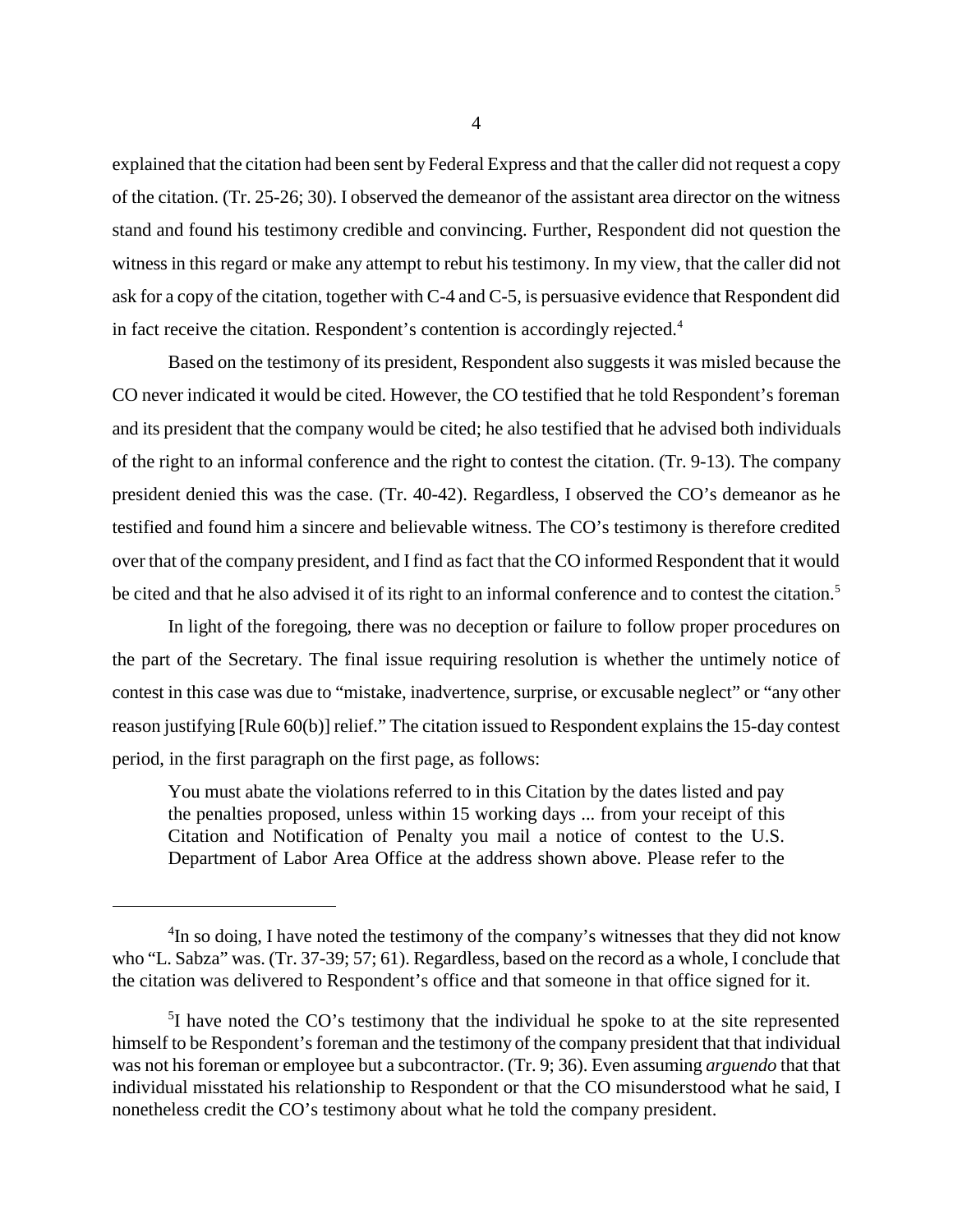enclosed booklet (OSHA 3000) which outlines your rights and responsibilities and which should be read in conjunction with this form.

The citation further explains the contest period, on page 2, as follows:

**Right to Contest** - You have the right to contest this Citation and Notification of Penalty. You may contest all citation items or only individual items. You may also contest proposed penalties and/or abatement dates without contesting the underlying violations. **Unless you inform the Area Director in writing that you intend to contest the citation(s) and/or proposed penalty(ies) within 15 working days after receipt, the citation(s) and the proposed penalty(ies) will become a final order of the Occupational Safety and Health Review Commission and may not be reviewed by any court or agency.**

The Commission has held that the OSHA citation plainly states the requirement to file a notice of contest within the prescribed period and that an employer "must bear the burden of its own lack of diligence in failing to carefully read and act upon the information contained in the citations." *Roy Kay, Inc.*, 13 BNA OSHC 2021, 2022 (No. 88-1748, 1989); *Acrom Constr. Serv., Inc.*, 15 BNA OSHC 1123, 1126-27 (No. 88-2291, 1991). The Commission has also held that a business must have orderly procedures for handling important documents and has denied Rule 60(b) relief when the untimely notice of contest was due to the absence or illness of the person who handled the mail, the failure of that person to bring the citation to the attention of the proper officer of the company, or the citation being misplaced. *See, e.g., E.K. Constr. Co.*, 15 BNA OSHC 1165, 1166 (No. 90-2460, 1991), and cases cited therein. Finally, the Commission has held that mere carelessness or negligence, even by a layman, does not justify relief and that Rule 60(b) cannot be invoked "to give relief to a party who has chosen a course of action which in retrospect appears unfortunate or where error or miscalculation is traceable really to a lack of care." *Acrom Constr. Serv., Inc.*, 15 BNA OSHC 1123, 1126-27 (No. 88-2291, 1991); *Keefe Earth Boring Co.*, 14 BNA OSHC 2187, 2192 (No. 88-2521, 1991); *Roy Kay, Inc.*, 13 BNA OSHC 2021, 2022 (No. 88-1748, 1989).

I conclude there is no basis for granting Rule 60(b) relief in this case. C-5 shows the citation was delivered to the reception or front desk area of Respondent's office on March 16, 2000, and that an individual named "L. Sabza" signed for it. In these circumstances, Respondent's failure to file a timely notice of contest indicates either the lack of an orderly procedure for handling mail, such that the proper company official was not aware of the citation, or that that official did not exercise due diligence after becoming aware of the citation. Given the Commission precedent set out above,